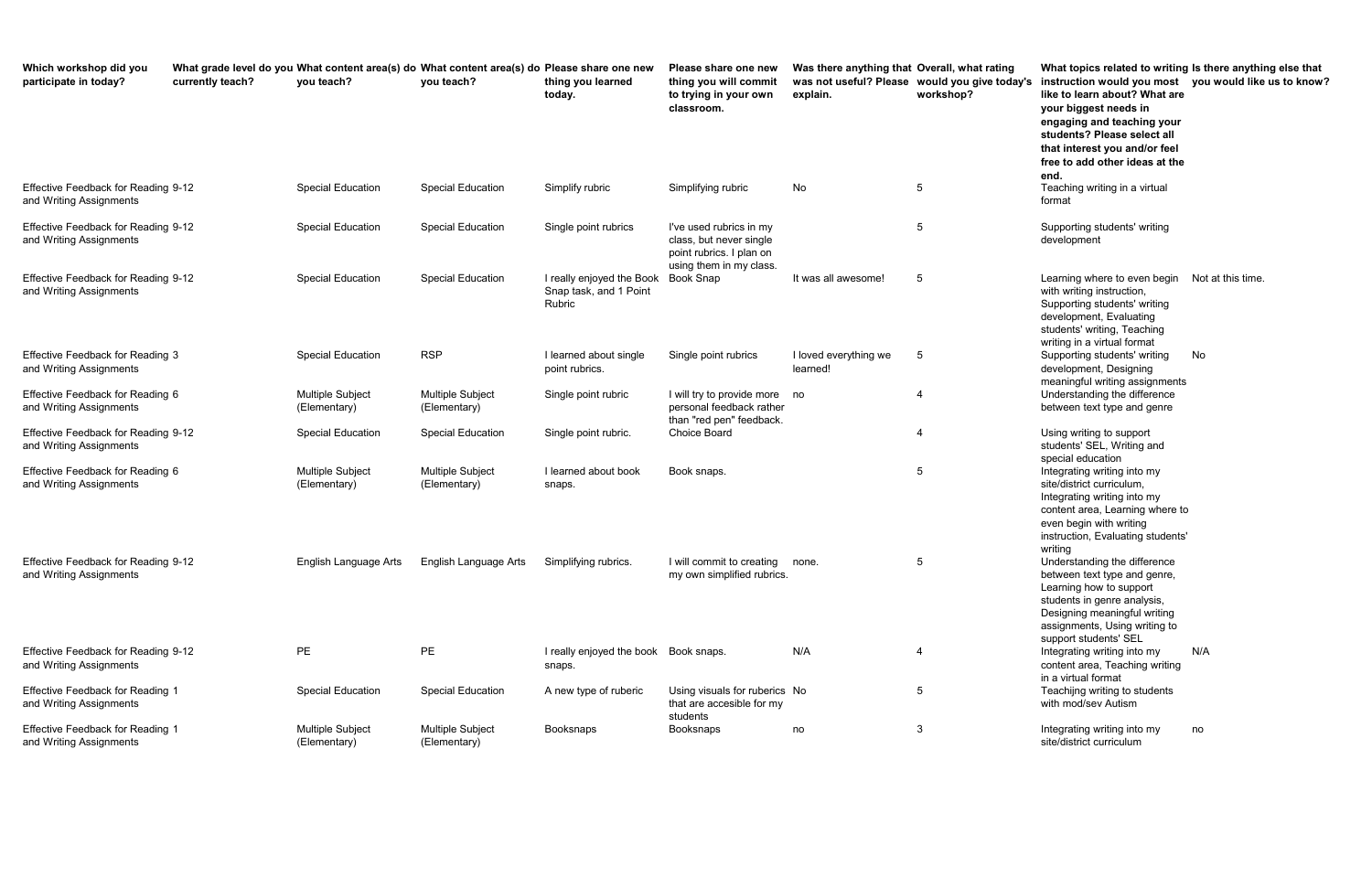**would you give today's instruction would you most you would like us to know? like to learn about? What are your biggest needs in engaging and teaching your students? Please select all that interest you and/or feel free to add other ideas at the end.**

**What topics related to writing Is there anything else that** 

| Which workshop did you<br>participate in today?                | currently teach? | What grade level do you What content area(s) do What content area(s) do Please share one new<br>you teach? | you teach?                                                                    | thing you learned<br>today.                                                                        | Please share one new<br>thing you will commit<br>to trying in your own<br>classroom.                                                          | Was there anything that Overall, what ra<br>was not useful? Please would you give<br>explain.                                                                                                                                                                                                                                                                                                                                                                                                                                                                                                                                                                                                                                                                                                  | workshop?  |
|----------------------------------------------------------------|------------------|------------------------------------------------------------------------------------------------------------|-------------------------------------------------------------------------------|----------------------------------------------------------------------------------------------------|-----------------------------------------------------------------------------------------------------------------------------------------------|------------------------------------------------------------------------------------------------------------------------------------------------------------------------------------------------------------------------------------------------------------------------------------------------------------------------------------------------------------------------------------------------------------------------------------------------------------------------------------------------------------------------------------------------------------------------------------------------------------------------------------------------------------------------------------------------------------------------------------------------------------------------------------------------|------------|
| Effective Feedback for Reading 7-8<br>and Writing Assignments  |                  | English Language Arts,<br>Social Science/History,<br><b>Special Education</b>                              | English Language Arts,<br>Social Science/History,<br><b>Special Education</b> | To grade off a single<br>point rubric instead of a<br>confusing, very wordy<br>rubric.             | Single point rubric                                                                                                                           |                                                                                                                                                                                                                                                                                                                                                                                                                                                                                                                                                                                                                                                                                                                                                                                                | 3          |
| Effective Feedback for Reading 6<br>and Writing Assignments    |                  | Special Education                                                                                          | Multiple Subject<br>(Elementary)                                              | I learned how to make a<br>rubric for writing today. I<br>liked the book snap and<br>the peardeck. | Peardeck.                                                                                                                                     | It was a great training.                                                                                                                                                                                                                                                                                                                                                                                                                                                                                                                                                                                                                                                                                                                                                                       | $\sqrt{5}$ |
| Effective Feedback for Reading 9-12<br>and Writing Assignments |                  | Science                                                                                                    | Science                                                                       | I learned about a new<br>feedback tool- the single<br>point rubric.                                | I would like to try the<br>single point rubric,<br>especially within a<br>science class where we<br>don't do a lot of writing<br>instruction. | I enjoyed this workshop<br>and the instructors.                                                                                                                                                                                                                                                                                                                                                                                                                                                                                                                                                                                                                                                                                                                                                | -4         |
| Effective Feedback for Reading 9-12<br>and Writing Assignments |                  | Math                                                                                                       | Math                                                                          | That single point rubrics<br>are much more ideal.                                                  | Single point rubrics.                                                                                                                         | The reading part at the<br>end, slide 26 on the<br>Peardeck, wasn't too sure<br>what was going on here,<br>or what we had to do,<br>since I was sent to a<br>document that was view<br>only, so not sure how the<br>presenters were seeing<br>student work. Maybe<br>more instructions for this<br>slide.<br>Also in general I do not<br>have a high opinion of<br>these "workshops".<br>Nothing against the<br>presenters, they are<br>doing a great job. But I<br>have no interest in these<br>workshops. My students<br>write every day in my<br>class, the entire period,<br>with live feedback. Not<br>only this, but this is a<br>ROUGH year for<br>teachers, and giving up 3<br>hours for something I do<br>not have a strong interest<br>in on top of everything,<br>feels really bad. | -4         |

ating

Supporting students' writing development, Designing meaningful writing assignments, Evaluating students' writing, Teaching writing in a virtual format Integrating writing into my content area, Learning where to even begin with writing instruction, Designing meaningful writing assignments Integrating writing into my content area, Learning where to even begin with writing instruction, Supporting students' writing development, Designing meaningful writing assignments Integrating writing into my site/district curriculum, Designing meaningful writing assignments, How to fix 5 years of bad education that my students received before my class.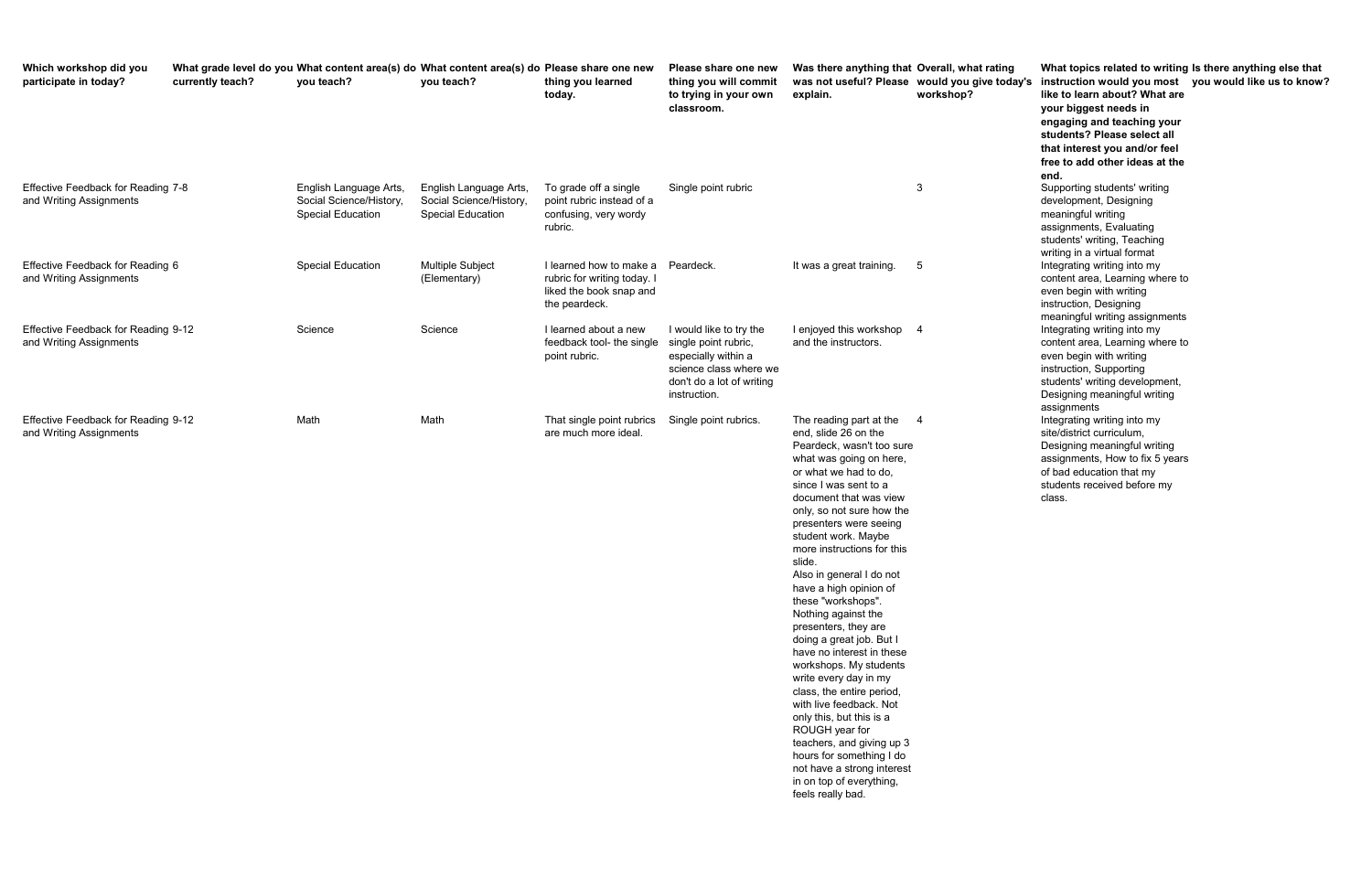**ating would you give today's instruction would you most you would like us to know? What topics related to writing Is there anything else that like to learn about? What are your biggest needs in engaging and teaching your students? Please select all that interest you and/or feel free to add other ideas at the end.** with writing instruction, Understanding the difference between text type and genre, Learning how to support students in genre analysis, Evaluating students' writing, Teaching writing in a virtual format Presenters did a great job and provided great information.

| Which workshop did you<br>participate in today?                    | currently teach? | you teach?                              | What grade level do you What content area(s) do What content area(s) do Please share one new<br>you teach? | thing you learned<br>today.                           | Please share one new<br>thing you will commit<br>to trying in your own<br>classroom. | Was there anything that Overall, what rating<br>explain.                                                                                                                                                                                                                                                                                                                                                                                                                                                                                                                                           | was not useful? Please would you give today's<br>workshop? | What topics related to writing Is there anything els<br>instruction would you most you would like us to<br>like to learn about? What are<br>your biggest needs in<br>engaging and teaching your<br>students? Please select all<br>that interest you and/or feel<br>free to add other ideas at the<br>end.       |                                                                             |
|--------------------------------------------------------------------|------------------|-----------------------------------------|------------------------------------------------------------------------------------------------------------|-------------------------------------------------------|--------------------------------------------------------------------------------------|----------------------------------------------------------------------------------------------------------------------------------------------------------------------------------------------------------------------------------------------------------------------------------------------------------------------------------------------------------------------------------------------------------------------------------------------------------------------------------------------------------------------------------------------------------------------------------------------------|------------------------------------------------------------|-----------------------------------------------------------------------------------------------------------------------------------------------------------------------------------------------------------------------------------------------------------------------------------------------------------------|-----------------------------------------------------------------------------|
| <b>Effective Feedback for Reading 3</b><br>and Writing Assignments |                  | <b>Multiple Subject</b><br>(Elementary) | <b>Special Education</b>                                                                                   | Single point rubric, book book snaps<br>snaps         |                                                                                      | no                                                                                                                                                                                                                                                                                                                                                                                                                                                                                                                                                                                                 | 5                                                          | Learning where to even begin<br>with writing instruction,<br>Understanding the difference<br>between text type and genre,<br>Learning how to support<br>students in genre analysis,<br>Evaluating students' writing,<br>Teaching writing in a virtual<br>format                                                 | Great writing training.<br>Presenters did a great<br>provided great informa |
| Effective Feedback for Reading 9-12<br>and Writing Assignments     |                  | <b>PE</b>                               |                                                                                                            | Different types of rubrics I will try using different | kinds of rubrics when<br>grading                                                     |                                                                                                                                                                                                                                                                                                                                                                                                                                                                                                                                                                                                    | 4                                                          |                                                                                                                                                                                                                                                                                                                 |                                                                             |
| Effective Feedback for Reading 9-12<br>and Writing Assignments     |                  | Science                                 |                                                                                                            | single point rubrics                                  | single point rubrics                                                                 | These workshops are<br>way too long, especially<br>since the TIP is already<br>invading our personal<br>time on a weekend after<br>we've worked 60+ hours<br>during the week and take<br>credential courses to<br>boot. I feel bad for the<br>presenters because I was<br>done by the end. We<br>learn in the credential<br>program to never put<br>students through direct<br>instruction for longer than<br>15 minutes. Obviously<br>we're adults, but why<br>wouldn't you use the<br>same research-based<br>techniques that teacher<br>educators preach? The<br>presenters did great<br>though! | $\overline{2}$                                             | Providing feedback to students<br>on their writing                                                                                                                                                                                                                                                              |                                                                             |
| Effective Feedback for Reading 9-12<br>and Writing Assignments     |                  | <b>Special Education</b>                | <b>Special Education</b>                                                                                   | the necessity for single<br>point rubrics             | single point rubrics                                                                 | loved every part                                                                                                                                                                                                                                                                                                                                                                                                                                                                                                                                                                                   | $5\phantom{.0}$                                            | Learning where to even begin<br>with writing instruction,<br>Supporting students' writing<br>development, Learning how to<br>support students in genre<br>analysis, Designing meaningful<br>writing assignments, Providing<br>feedback to students on their<br>writing, Teaching writing in a<br>virtual format |                                                                             |
| <b>Effective Feedback for Reading 3</b><br>and Writing Assignments |                  | <b>Special Education</b>                | <b>RSP</b>                                                                                                 | I learned about single<br>point rubrics.              | Single point rubrics                                                                 | I loved everything we<br>learned!                                                                                                                                                                                                                                                                                                                                                                                                                                                                                                                                                                  | 5                                                          | Supporting students' writing<br>development, Designing<br>meaningful writing assignments                                                                                                                                                                                                                        | No                                                                          |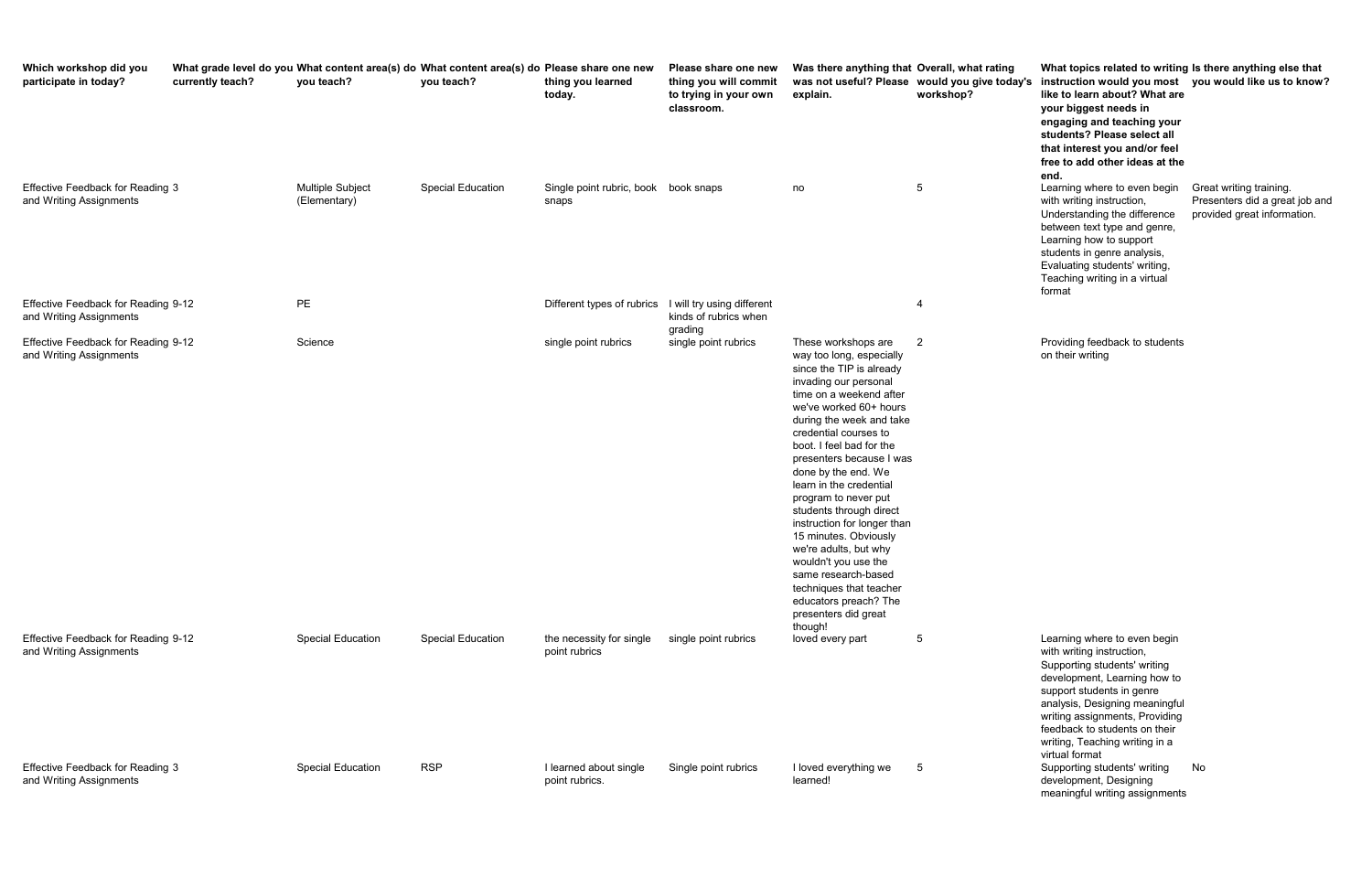rating **would you give today's instruction would you most you would like us to know? What topics related to writing Is there anything else that like to learn about? What are your biggest needs in engaging and teaching your students? Please select all that interest you and/or feel free to add other ideas at the** 

> 5 Math and EL **Example 2 Set all of Please make these workshops** shorter. As interns it is difficult to give up time. I am not asking to bring the expectation down but I am asking you to be thoughtful of your students too. Thank you

| Which workshop did you<br>participate in today?                                 | currently teach? | What grade level do you What content area(s) do What content area(s) do Please share one new<br>you teach? | you teach?                     | thing you learned<br>today.                                                        | Please share one new<br>thing you will commit<br>to trying in your own<br>classroom. | Was there anything that Overall, what rating<br>explain. | was not useful? Please would you give today's<br>workshop? | What topics related to writing Is the<br>instruction would you most you<br>like to learn about? What are<br>your biggest needs in<br>engaging and teaching your<br>students? Please select all<br>that interest you and/or feel<br>free to add other ideas at the                                                          |                                                   |
|---------------------------------------------------------------------------------|------------------|------------------------------------------------------------------------------------------------------------|--------------------------------|------------------------------------------------------------------------------------|--------------------------------------------------------------------------------------|----------------------------------------------------------|------------------------------------------------------------|----------------------------------------------------------------------------------------------------------------------------------------------------------------------------------------------------------------------------------------------------------------------------------------------------------------------------|---------------------------------------------------|
| Writing in a Virtual World<br>Focusing on Emergent<br><b>Bilingual Students</b> | $7 - 8$          | English Language Arts                                                                                      | English Language Arts          | Integrating the use of<br>Jamboard for poetry<br>responses.                        | Jamboard for CFUs.                                                                   | Presentation was fine.                                   |                                                            | 4 Designing meaningful writing<br>assignments                                                                                                                                                                                                                                                                              | N/A                                               |
| Writing in a Virtual World<br>Focusing on Emergent<br><b>Bilingual Students</b> |                  | 6 Science                                                                                                  | Science                        |                                                                                    |                                                                                      |                                                          |                                                            | 5                                                                                                                                                                                                                                                                                                                          |                                                   |
| Writing in a Virtual World<br>Focusing on Emergent<br><b>Bilingual Students</b> |                  | 5 Special Education                                                                                        | English Language Arts,<br>Math | How to use jamboard                                                                | Jamboard for jigsaws                                                                 | No                                                       |                                                            | 5 Learning where to even begin<br>with writing instruction,<br>Supporting students' writing<br>development, Understanding<br>the difference between text<br>type and genre, Designing<br>meaningful writing<br>assignments, Providing<br>feedback to students on their<br>writing, Teaching writing in a<br>virtual format |                                                   |
| Writing in a Virtual World<br>Focusing on Emergent<br><b>Bilingual Students</b> |                  | Special Education                                                                                          | <b>Special Education</b>       |                                                                                    |                                                                                      |                                                          |                                                            |                                                                                                                                                                                                                                                                                                                            |                                                   |
| Writing in a Virtual World<br>Focusing on Emergent<br><b>Bilingual Students</b> | $9 - 12$         | Science                                                                                                    | Science                        | <b>Emergent Bilingual</b><br>Learners                                              | Jamboard                                                                             | The resources for<br>students                            |                                                            | 4 Teaching writing in a virtual<br>format                                                                                                                                                                                                                                                                                  |                                                   |
| Writing in a Virtual World<br>Focusing on Emergent<br><b>Bilingual Students</b> |                  | 6 Special Education                                                                                        | <b>Special Education</b>       | New technologies for<br><b>Emergent Bilingual</b><br>students                      | Trying to engage in new<br>writing techniques for all<br>my students.                | Everything was very<br>helpful.                          |                                                            | 5 Integrating writing into my<br>site/district curriculum, Learning<br>where to even begin with<br>writing instruction, Supporting<br>students' writing development,<br>Designing meaningful writing<br>assignments, Providing<br>feedback to students on their<br>writing, Evaluating students'<br>writing                | No.                                               |
| Writing in a Virtual World<br>Focusing on Emergent<br><b>Bilingual Students</b> | $9 - 12$         | Math                                                                                                       | Math                           | The way we label<br>students effects them                                          | More writing                                                                         | no                                                       |                                                            | 3 Integrating writing into my<br>content area                                                                                                                                                                                                                                                                              |                                                   |
| Writing in a Virtual World<br>Focusing on Emergent<br><b>Bilingual Students</b> | 7-8              | Math                                                                                                       | Math                           | Perspective of the<br>student and how to<br>address there literacy<br>needs for EL | All of what was provided NA                                                          |                                                          |                                                            | 5 Math and EL                                                                                                                                                                                                                                                                                                              | Plea<br>sho<br>to g<br>to b<br>but<br>thoi<br>Tha |
| Writing in a Virtual World<br>Focusing on Emergent<br><b>Bilingual Students</b> | K                | <b>Special Education</b>                                                                                   | <b>Special Education</b>       | I learned what Jamboard Reading more poems<br>was                                  |                                                                                      | Everything was very<br>informational                     |                                                            | 5 Understanding the difference<br>between text type and genre,<br>Using writing to support                                                                                                                                                                                                                                 | no                                                |

- assignments
- 
- 5 Learning where to even begin with writing instruction, Supporting students' writing development, Understanding the difference between text type and genre, Designing meaningful writing assignments, Providing feedback to students on their writing, Teaching writing in a virtual format
- 4 Teaching writing in a virtual format
- 5 Integrating writing into my site/district curriculum, Learning where to even begin with writing instruction, Supporting students' writing development, Designing meaningful writing assignments, Providing feedback to students on their writing, Evaluating students' writing No.
- 3 Integrating writing into my content area
- 
- 5 Understanding the difference between text type and genre, Using writing to support students' SEL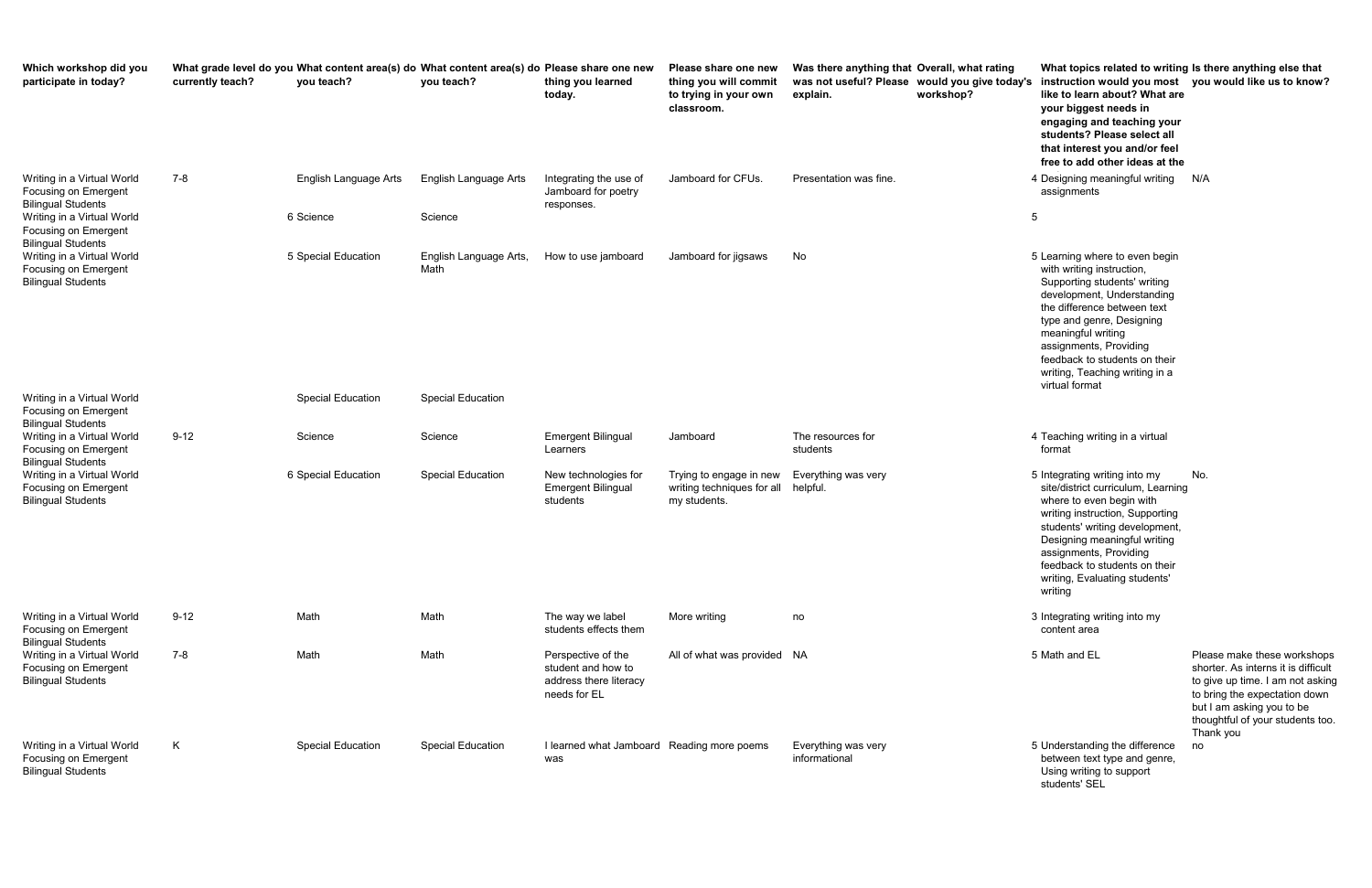**Overall, what rating would you give today's instruction would you most you would like us to know? What topics related to writing Is there anything else that like to learn about? What are your biggest needs in engaging and teaching your students? Please select all that interest you and/or feel free to add other ideas at the**  site/district curriculum, Integrating writing into my content area, Designing

meaningful writing assignments, Using writing to support students' SEL, Teaching writing in a virtual format

2 Integrating writing into my content area, Learning where to relate to integrating writing into even begin with writing instruction, Designing meaningful writing assignments, Teaching writing in a virtual format I would like to see topics that a math classroom

| Which workshop did you<br>participate in today?                                 | currently teach? | What grade level do you What content area(s) do What content area(s) do Please share one new<br>you teach? | you teach?                                                                                               | thing you learned<br>today.                                                                                                                                     | Please share one new<br>thing you will commit<br>to trying in your own<br>classroom.                                                                                                             | Was there anything that Overall, what rating<br>was not useful? Please would you give today's<br>explain.<br>workshop?                                                                                       | What topics related to w<br>instruction would you m<br>like to learn about? Wha<br>your biggest needs in<br>engaging and teaching y<br>students? Please select<br>that interest you and/or<br>free to add other ideas a                      |
|---------------------------------------------------------------------------------|------------------|------------------------------------------------------------------------------------------------------------|----------------------------------------------------------------------------------------------------------|-----------------------------------------------------------------------------------------------------------------------------------------------------------------|--------------------------------------------------------------------------------------------------------------------------------------------------------------------------------------------------|--------------------------------------------------------------------------------------------------------------------------------------------------------------------------------------------------------------|----------------------------------------------------------------------------------------------------------------------------------------------------------------------------------------------------------------------------------------------|
| Writing in a Virtual World<br>Focusing on Emergent<br><b>Bilingual Students</b> |                  | 5 Multiple Subject<br>(Elementary), Special<br>Education                                                   | <b>Multiple Subject</b><br>(Elementary), Special<br>Education                                            | I learned about the<br>reclassification or newer<br>classification students<br>who are learning English<br>or another language.                                 | I want to try jamboard.                                                                                                                                                                          | No. .                                                                                                                                                                                                        | 5 Integrating writing into my<br>site/district curriculum,<br>Integrating writing into my<br>content area, Designing<br>meaningful writing<br>assignments, Using writing<br>support students' SEL,<br>Teaching writing in a virtua<br>format |
| Writing in a Virtual World<br>Focusing on Emergent<br><b>Bilingual Students</b> | $9 - 12$         | Math                                                                                                       | Math                                                                                                     | Jamboard                                                                                                                                                        | I will try Jamboard                                                                                                                                                                              | Presenter was not<br>knowledgeable about<br>zoom so the session was<br>not smooth. Using<br>Jamboard would be<br>helpful in a math<br>classroom but I wish<br>other materials would've<br>been more helpful. | 2 Integrating writing into my<br>content area, Learning wh<br>even begin with writing<br>instruction, Designing<br>meaningful writing<br>assignments, Teaching wr<br>in a virtual format                                                     |
| Writing in a Virtual World<br>Focusing on Emergent<br><b>Bilingual Students</b> | K                | <b>Special Education</b>                                                                                   | English Language Arts,<br>Social Science/History,<br>Science, Math, Art, PE,<br><b>Special Education</b> | new resources to try in<br>the classroom                                                                                                                        | google thin slides                                                                                                                                                                               | everything was helpful                                                                                                                                                                                       | 4 Learning where to even be<br>with writing instruction,<br>Supporting students' writin<br>development, Designing<br>meaningful writing<br>assignments, Using writing<br>support students' SEL,<br>Teaching writing in a virtua<br>format    |
| Writing in a Virtual World<br>Focusing on Emergent<br><b>Bilingual Students</b> | $9 - 12$         | Math                                                                                                       | Math                                                                                                     | I learned about different<br>activities to help my<br>bilingual students to feel<br>comfortable to participate. responses.                                      | I am planning on<br>implementing flip-grid and<br>Jamboard to collect                                                                                                                            | <b>NA</b>                                                                                                                                                                                                    | 4 Integrating writing into my<br>content area, Learning wh<br>even begin with writing<br>instruction, Supporting<br>students' writing developm                                                                                               |
| Writing in a Virtual World<br>Focusing on Emergent<br><b>Bilingual Students</b> |                  | 1 Special Education                                                                                        | Special Education                                                                                        | I learned how to use<br>different applications to<br>use during this time such<br>as flipgrid, symbol and<br>more. Jesus was<br>wonderful and<br>knowledgeable. | I will definitely implement Everything was very<br>these different<br>applications in my<br>classroom, I will also use<br>the sentence starters or<br>sentence frames for<br>bilingual students. | helpful and useful.                                                                                                                                                                                          | 5 Learning where to even be<br>with writing instruction, Us<br>writing to support students<br>SEL, Teaching writing in a<br>virtual format                                                                                                   |
| Writing in a Virtual World<br>Focusing on Emergent<br><b>Bilingual Students</b> | $9 - 12$         | Math                                                                                                       | Math                                                                                                     | I learned to use jam<br>board as a good way to<br>provide sentence frames<br>and increase student<br>participation.                                             | I will give jam board a try No<br>to check for<br>understanding.                                                                                                                                 |                                                                                                                                                                                                              | 5 Integrating writing into my<br>content area                                                                                                                                                                                                |

- 4 Learning where to even begin with writing instruction, Supporting students' writing development, Designing meaningful writing assignments, Using writing to support students' SEL, Teaching writing in a virtual format
- 4 Integrating writing into my content area, Learning where to even begin with writing instruction, Supporting students' writing development
- 5 Learning where to even begin with writing instruction, Using writing to support students' SEL, Teaching writing in a virtual format
- 5 Integrating writing into my content area

Not at the moment.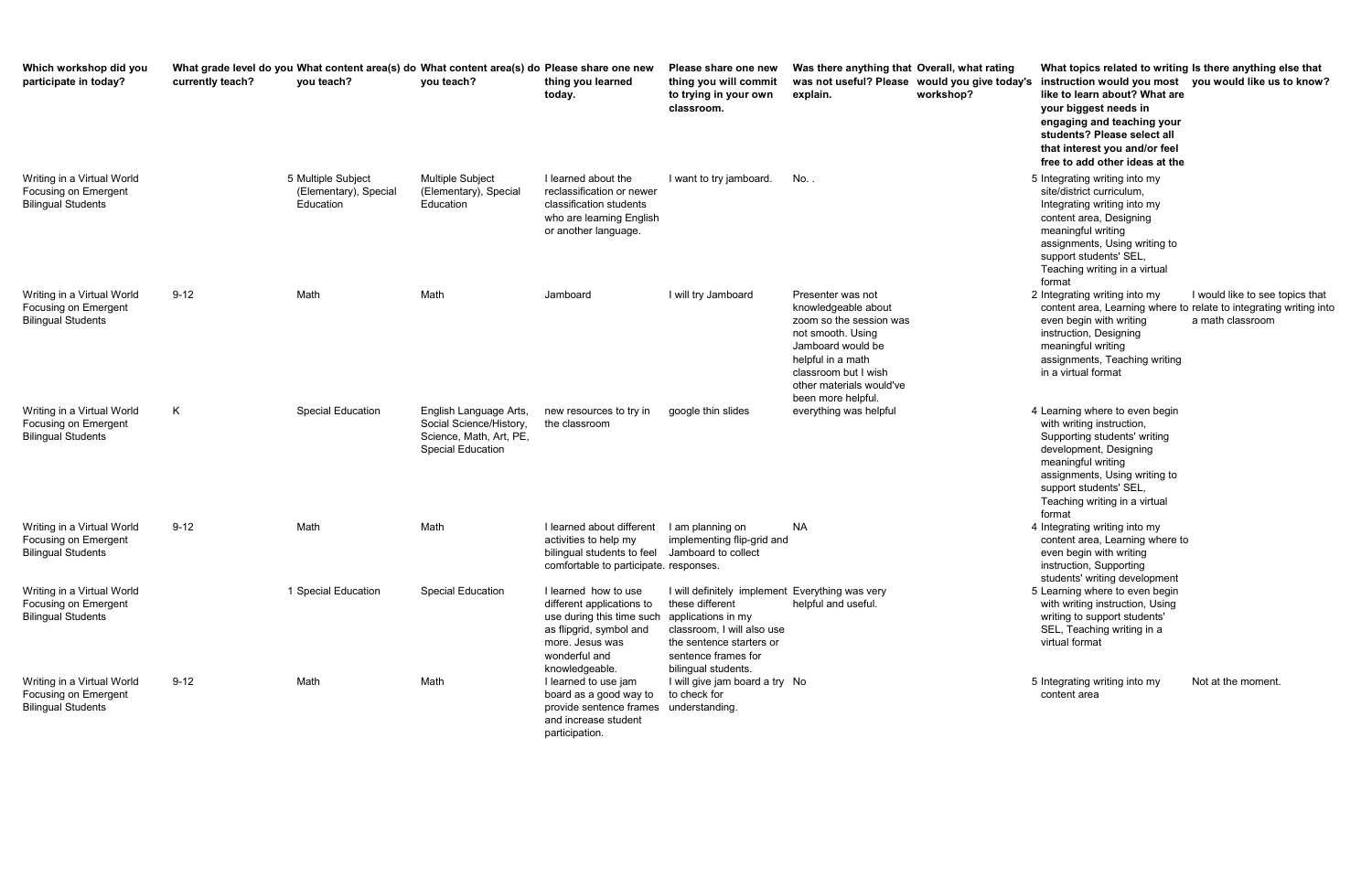| Which workshop did you<br>participate in today?                              |          | What grade lev What content area(s) do What content area(s) do Please share one new<br>you teach? | you teach?                                                         |                                                                                                                                         | Please share one new<br>thing you learned today. thing you will commit to was not useful? Please would you give today's<br>trying in your own<br>classroom. | Was there anything that Overall, what rating<br>explain.                | workshop?      | What topics related to writin<br>instruction would you most<br>like to learn about? What are<br>your biggest needs in<br>engaging and teaching your<br>students? Please select all<br>that interest you and/or feel<br>free to add other ideas at the |
|------------------------------------------------------------------------------|----------|---------------------------------------------------------------------------------------------------|--------------------------------------------------------------------|-----------------------------------------------------------------------------------------------------------------------------------------|-------------------------------------------------------------------------------------------------------------------------------------------------------------|-------------------------------------------------------------------------|----------------|-------------------------------------------------------------------------------------------------------------------------------------------------------------------------------------------------------------------------------------------------------|
| Artistic Investigation and<br>Inquiry into Art                               | 4        | <b>Special Education</b>                                                                          | <b>Special Education</b>                                           | The importance of<br>creativity and<br>incorporating art into<br>education.                                                             | Integrating art and<br>opportunities for creative<br>output in my teaching                                                                                  | Not sure.                                                               | 4              | end.<br>Writing for students with mod-<br>severe disabilities                                                                                                                                                                                         |
| Artistic Investigation and<br>Inquiry into Art<br>Artistic Investigation and | 3<br>K   | <b>Multiple Subject</b><br>(Elementary)<br>Multiple Subject                                       | <b>Multiple Subject</b><br>(Elementary)<br><b>Multiple Subject</b> | Using PowerPoint slides                                                                                                                 | Using PowerPoint slides                                                                                                                                     |                                                                         | 5<br>4         | Evaluating students' writing<br>Learning where to even begin                                                                                                                                                                                          |
| Inquiry into Art                                                             |          | (Elementary), Special<br>Education                                                                | (Elementary), Special<br>Education                                 | a response                                                                                                                              | and having students write and having students write<br>a response                                                                                           |                                                                         |                | with writing instruction,<br>Teaching writing in a virtual<br>format                                                                                                                                                                                  |
| Artistic Investigation and<br>Inquiry into Art                               | $9 - 12$ | <b>Special Education</b>                                                                          | <b>Special Education</b>                                           | Having students write<br>and reflect on their art                                                                                       | letting me students be<br>creative                                                                                                                          |                                                                         | $\overline{c}$ | Learning where to even begin<br>with writing instruction,<br>Supporting students' writing<br>development, Workshop on<br><b>SPED</b>                                                                                                                  |
| Artistic Investigation and<br>Inquiry into Art                               | $9 - 12$ | Music                                                                                             | Music                                                              | How to integrate visual<br>art with a performing art<br>subject                                                                         | Creating more<br>opportunities for visual art<br>as a means of expression                                                                                   | N/A                                                                     | 4              | Integrating writing into my<br>content area, Understanding<br>the difference between text<br>type and genre                                                                                                                                           |
| Artistic Investigation and<br>Inquiry into Art                               | 4        | Multiple Subject<br>(Elementary)                                                                  | <b>Multiple Subject</b><br>(Elementary)                            | I learned how to get the<br>students to get into<br>creative writing by using a PowerPoint during RTI.<br>PowerPoint trough<br>Nearpod. | I will commit to trying the<br>creative writing with a                                                                                                      | No. This was the most<br>useful saturday workshop<br>so far. Thank you. | 5              | Providing feedback to student<br>on their writing, Evaluating<br>students' writing                                                                                                                                                                    |
| Artistic Investigation and<br>Inquiry into Art                               | $9 - 12$ | <b>Instrumental Music</b><br>(Orchestra)                                                          |                                                                    | Ways to get students<br>focused on a concept to self expression.<br>create about.                                                       | Incorporating activities for Didn't see link between                                                                                                        | writing and the collage.                                                | 3              | Integrating writing into my<br>content area                                                                                                                                                                                                           |
| Artistic Investigation and<br>Inquiry into Art                               | 3        | <b>Special Education</b>                                                                          | <b>Special Education</b>                                           | The use of art to develop Guiding a development<br>different writing skills and process for the use of<br>the creative process          | writing and art                                                                                                                                             |                                                                         | 5              | Supporting students' writing<br>development, Designing<br>meaningful writing<br>assignments, Evaluating<br>students' writing                                                                                                                          |
| Artistic Investigation and<br>Inquiry into Art                               | $9 - 12$ | <b>Special Education</b>                                                                          | <b>Special Education</b>                                           | I learned the importance<br>of promoting creativity<br>and growth in students.                                                          | I really liked the first<br>exercise where a picture<br>was presented and we<br>responded to it. I would<br>like to do that in my<br>classroom.             | N/A                                                                     | 5              | Integrating writing into my<br>content area, Supporting<br>students' writing development<br>Evaluating students' writing,<br>Teaching writing in a virtual<br>format                                                                                  |
| Artistic Investigation and<br>Inquiry into Art                               | 7-8      | <b>Special Education</b>                                                                          | <b>Special Education</b>                                           | How to bring art into any<br>classroom                                                                                                  | I will try out that new way N/A<br>of taking notes                                                                                                          |                                                                         | 5              | Integrating writing into my<br>site/district curriculum,                                                                                                                                                                                              |

| Overall, what rating<br>would you give today's<br>workshop? | What topics related to writing Is there anything else that<br>instruction would you most<br>like to learn about? What are<br>your biggest needs in<br>engaging and teaching your<br>students? Please select all<br>that interest you and/or feel<br>free to add other ideas at the<br>end. | you would like us to know?                                                                                                                                                                      |
|-------------------------------------------------------------|--------------------------------------------------------------------------------------------------------------------------------------------------------------------------------------------------------------------------------------------------------------------------------------------|-------------------------------------------------------------------------------------------------------------------------------------------------------------------------------------------------|
| 4                                                           | Writing for students with mod-<br>severe disabilities                                                                                                                                                                                                                                      | As a SPED teacher for<br>students with mod-severe<br>disabilities it would be helpful if<br>there were PD's offered that<br>were more pertinent to SPED<br>teachers and their current<br>needs. |
| 5                                                           | Evaluating students' writing                                                                                                                                                                                                                                                               |                                                                                                                                                                                                 |
| 4                                                           | Learning where to even begin<br>with writing instruction,<br>Teaching writing in a virtual<br>format                                                                                                                                                                                       |                                                                                                                                                                                                 |
| 2                                                           | Learning where to even begin<br>with writing instruction,<br>Supporting students' writing<br>development, Workshop on<br><b>SPED</b>                                                                                                                                                       | Provide a SPED workshop                                                                                                                                                                         |
| 4                                                           | Integrating writing into my<br>content area, Understanding<br>the difference between text<br>type and genre                                                                                                                                                                                |                                                                                                                                                                                                 |
| 5                                                           | Providing feedback to students Thank you!<br>on their writing, Evaluating<br>students' writing                                                                                                                                                                                             |                                                                                                                                                                                                 |
| 3                                                           | Integrating writing into my<br>content area                                                                                                                                                                                                                                                |                                                                                                                                                                                                 |
| 5                                                           | Supporting students' writing<br>development, Designing<br>meaningful writing<br>assignments, Evaluating<br>students' writing                                                                                                                                                               |                                                                                                                                                                                                 |
| 5                                                           | Integrating writing into my<br>content area, Supporting<br>students' writing development,<br>Evaluating students' writing,<br>Teaching writing in a virtual<br>format                                                                                                                      | N/A                                                                                                                                                                                             |
| 5                                                           | Integrating writing into my<br>site/district curriculum,<br>Supporting students' writing<br>development, Designing<br>meaningful writing assignments                                                                                                                                       |                                                                                                                                                                                                 |